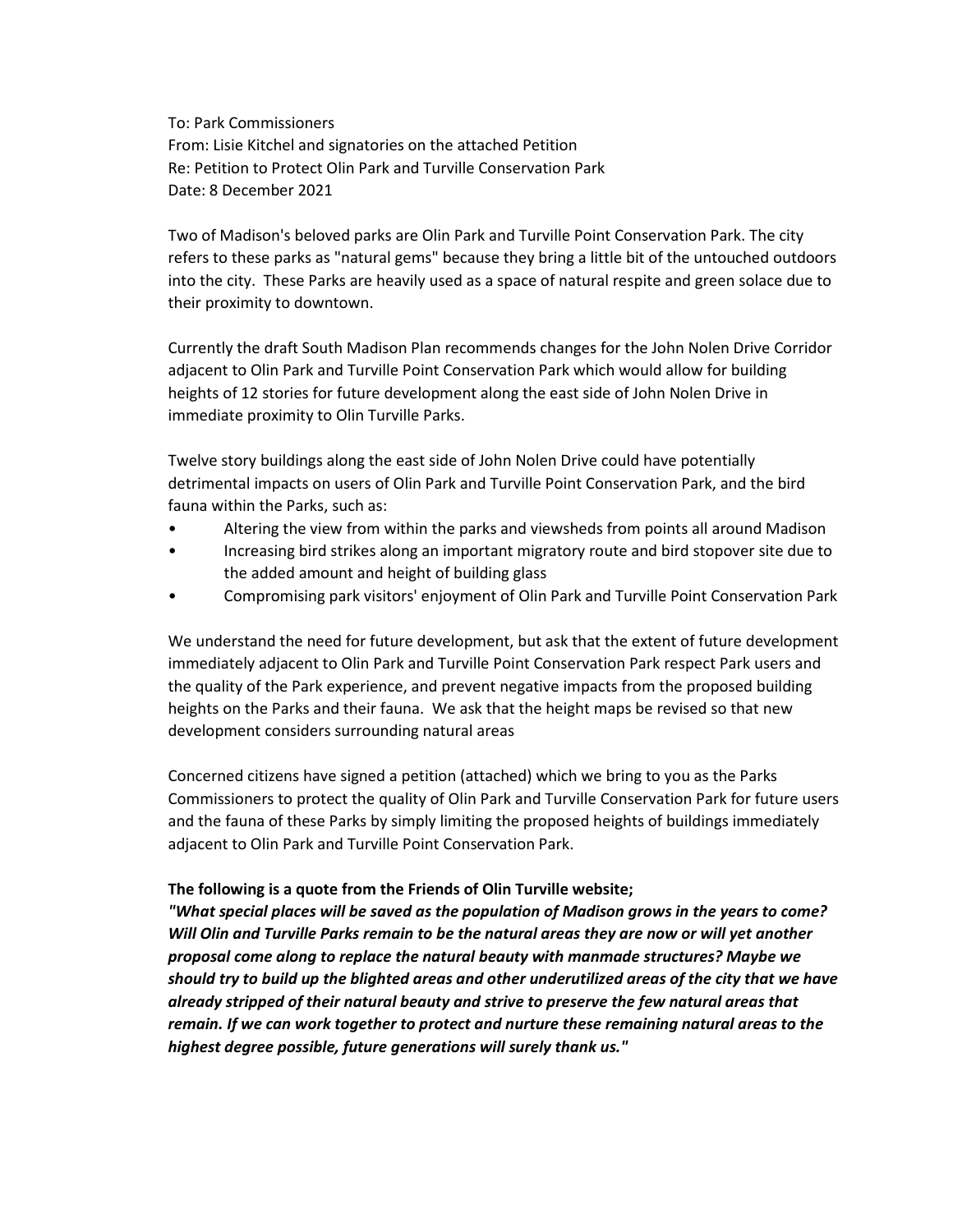## **Help Protect Olin Park & Turville Point Conservation Park**

To: City of Madison

We, the undersigned, appeal to the city of Madison's Common Council to:

• Protect and preserve South Madison's parks and open areas, especially important in a Conservation Park.

• Revise the proposed height map to respect the impacts of new development on the surrounding natural areas and adjacent neighborhoods

• Investigate the impacts of the proposed height map and change in land use for the Olin Triangle on nearby natural areas and adjacent neighborhoods

• Instruct the city's Planning staff to call additional South Madison Plan Update community meetings with citizens to:

-- Allow reconsideration of staff's proposed height map and land use changes along the John Nolen Drive and East Olin Avenue corridors

-- Solicit public feedback on these last-minute additions to the draft plan prior to final submission, in keeping with the Common Council's approved participatory process for the South Madison Plan Update.

Why is this important?

The draft South Madison Plan Update's height map for the John Nolen Drive and East Olin Avenue corridors and proposed new land use for the Olin Triangle will likely have profound impacts, including potentially negative impacts on Olin Park and Turville Point Conservation Park, two of Madison's "natural gems:" including:

• Altering the view from within the parks and from points all around Madison

• Increasing bird strikes along an important migratory route due to the amount and height of building glass

• Compromising the uses and enjoyment of Olin Park and Turville Point Conservation Park and the Wingra Creek parkway and bike path.

This Petition is ongoing, at the time of this letter it is signed by 273 people:

Name Zip code Carrie Rothburd53715 Daniel Thurs 53715 Robin Chene 53715 Morel Stackhouse 53715 kathleen cullen 53715 Thomas Mertz 53715 Barbara Gilligan53713 Jan Karst 53713 Judy Robinson 53715 I Wren 53715 Ms. Pia 53725 Barbara Bailly 53715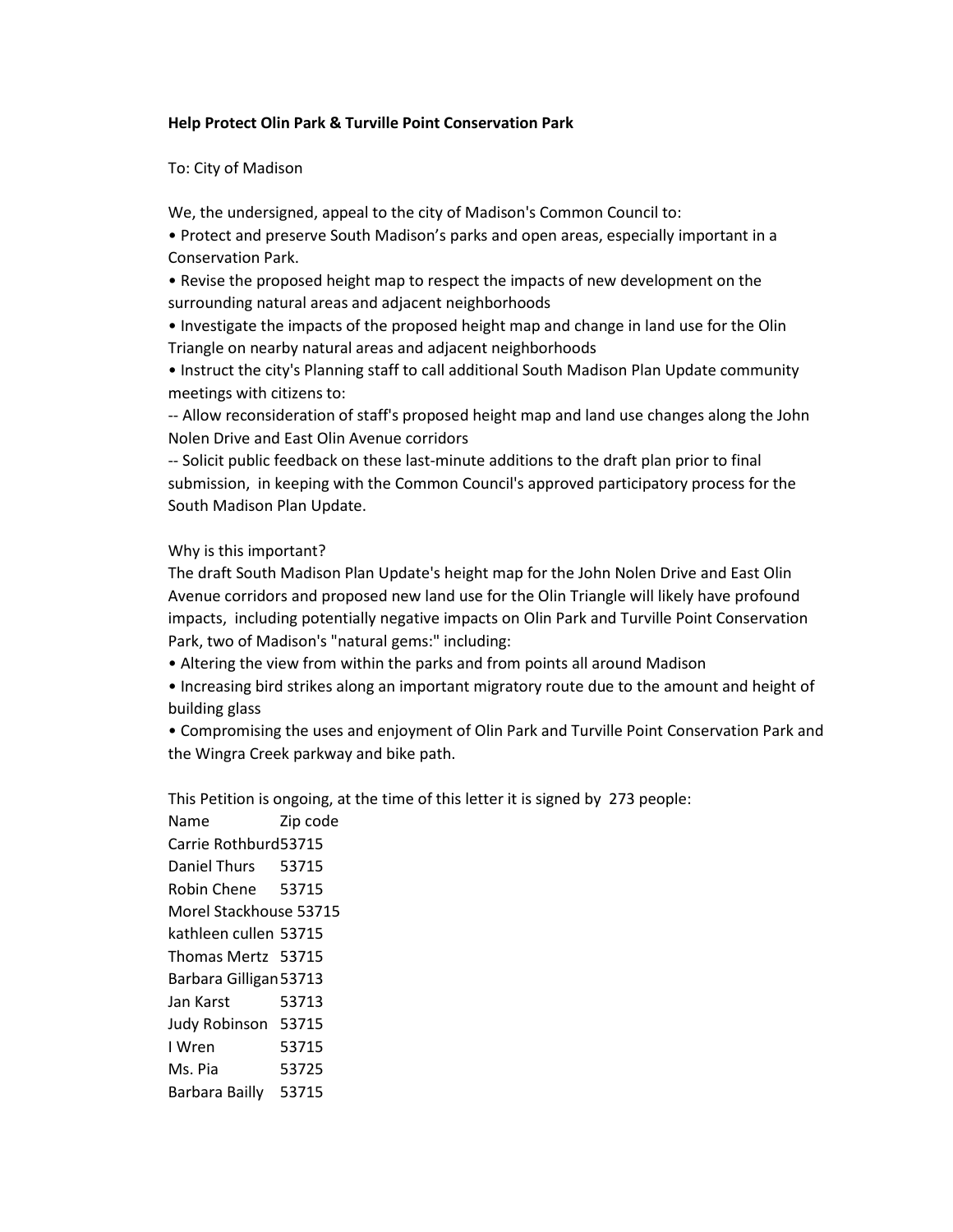Erik Osterberg 53715 Kelly Kozar 53715 Mark Howard 53713 jessica mccann 53715 Jane Elmer 53715 Steve Vanko 53715 Clarence Cameron 53715 Robert Lockhart 53715 Char Braxton 53711 Brianna Schumann 53713 Linda Baumann 53715 Brian Kaye 53715 Barb Fahrenkrug 53713 Jenny Hayes 53715 annie brock 82072 Helen Kitchel 53715 Matthew Lohmann 53715 Dave Davis 53713 Margaret Nellis 53716 Jim Dexheimer 53712 Mary Brackey 53714 Heidi Oliversen 53705 Christina Wagner 53715 Erica Bouska 53715 Cynthia Klabacka 53714 David Snook 53715 Sonja Darlington 53715 Kris Van Handel 53713 Victoria Gutiérrez 53715 Julia Campbell 53711 james campbell 53711 Marianne Ewig 53715 Linda Merrill 53715 Renee Fabry 53711 Karen Carlson 53715 H Beinert 53705 Anne Forbes 53715 Nola Walker 53713 Jim O'Connor 53718 Erica Gottschalk53711 Alyssa Tesar 53715 Erica Buchberger78504 Cheryl Thoreson53713 Kevin McGettigan53713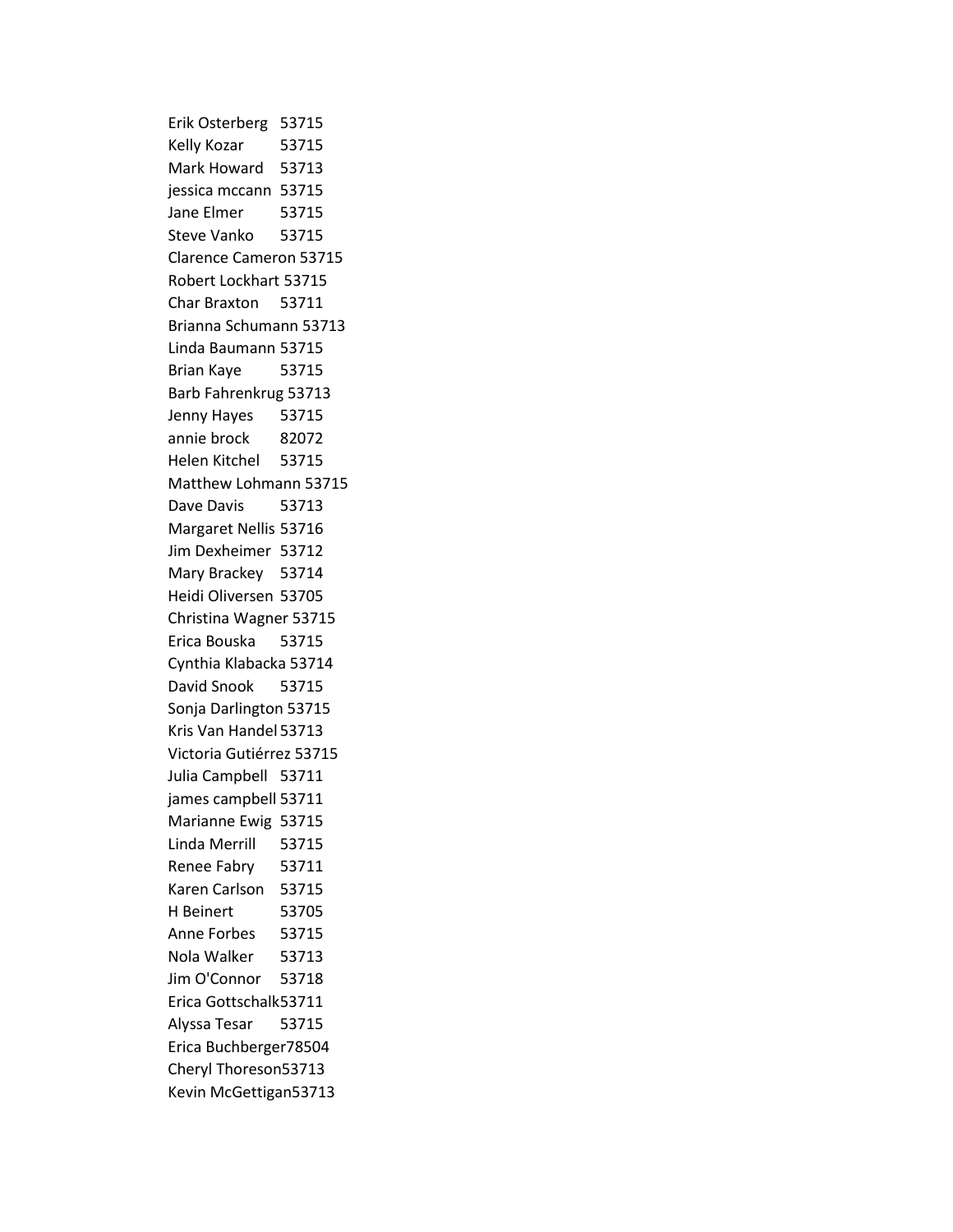Lynn Felhofer 53715 Jean Rawson 53704 Betty Banks 53715 Colleen Potter 53715 Karen Sage 53711 Cindy Julius 53715 Dory Lightfoot 53715 Rock Amy 53715 Diana Diaz 53051 Mulvihill Lydia 53715 Erik Witzel 53715 Dianne Greenley53558 Janelle Munns 53715 Grace Gebler 53715 Allison Gallipeau53704 Benjamin Godlewski 53527 Robert Harringotn 53713 Janell Ipsen 53713 Avery Kansteiner 53713 Jesse Robinson 53711 Jeffrey Richter 53713 Daina Zemliauskas-Juozevicius 53715 Susan Priebe 53558 Laura Green 53715 S. Tincher Mike 53715 Stephen Hurley 53715 V J Link 53713 Maria Cavicchio53715 Lia Ellinide 53715 Kyle Richmond 53715 Naomi Hasan 53715 Steve Books 53715 Brooks Patricia 53713 Liem Amy 53711 Laurie Swimm 53715 Kathleen Wilkes53711 Kiersten Kansteiner 53713 Brianna Breunig53715 Caitlin Yunis 53713 Tatyana Warrick 53717 Hanna Hartmann 53716 Chris Murphy 53704 Carole Ramsden60625 Judith Munger 53715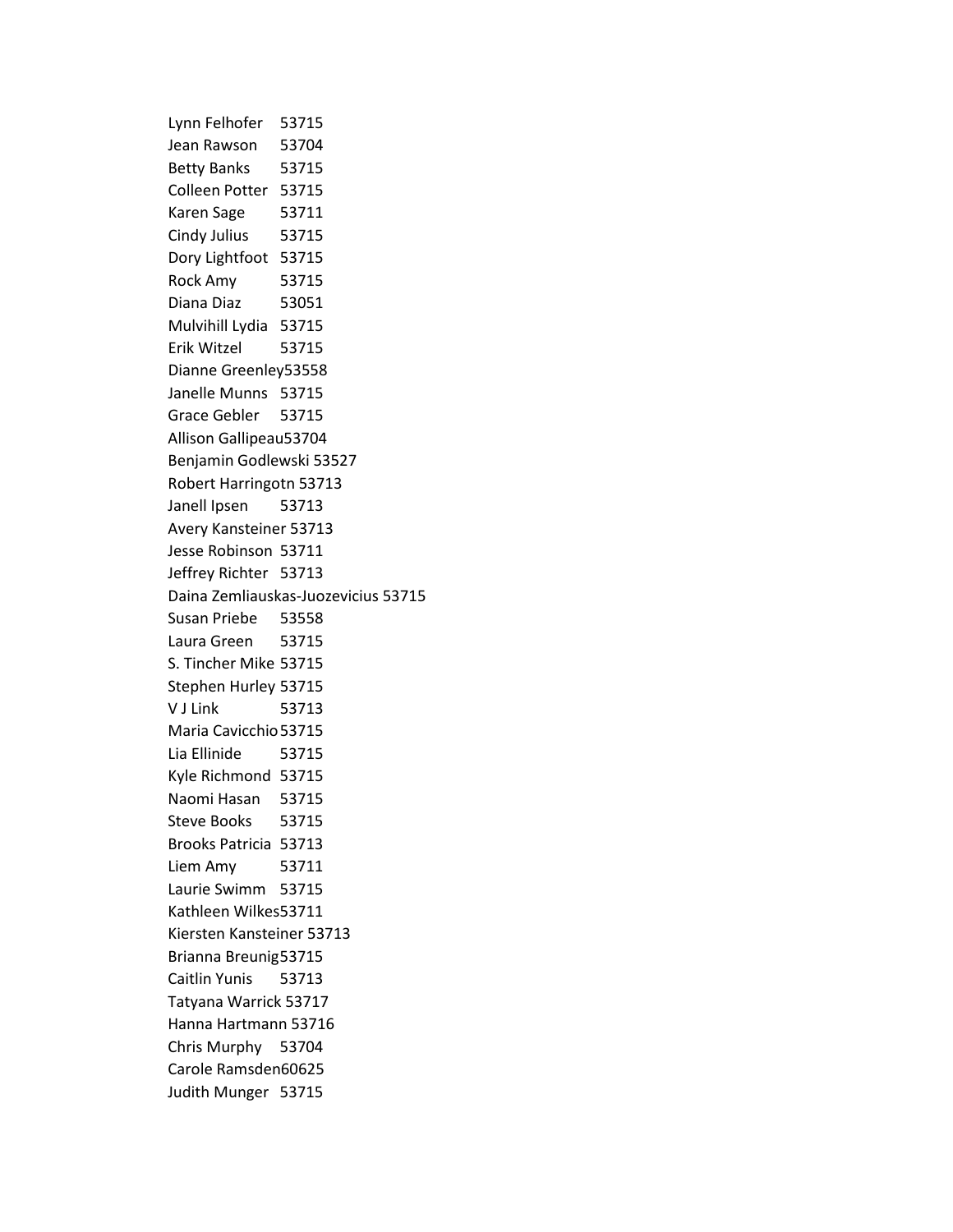Sarah Thomas 53718 Roxanne A. 53713 Allison Becky Smith 53713 Theodore Voth 53704 Michael Diss- Torrance 53715 Andrey Nevinskiy 53715 Bethany Huntley 53715 Mel Braverman 53716 Jo Jensen 53704 Dalia Macias Martinez 53713 Andrea Black 55123 Rita B 53704 Charlene Sweeney 53715 Katie Hayden 53716 Ronald A Reschke 53715 Brad Harkins 53704 Jen Thompson 53715 Lorena Hernandez 53711 Alice Model 53589 Susan Guderyon 53562 Toney Bobbie 53713 Michelle Miller 53715 Kelley White 53715 Carolyn Konkol 53711 Michelle McNeil 53713 Alexandra Stella 02136 D'maris Olivia Romano 98103 Leah Johnson 53715 Fuller Erin 53713 Claire Miller 53704 Milene De souza 53705 Joanne Pedder 53715 Carly Hillson 53901 Brent Sweeney 53715 William Backes 53717 Bob Stone 53715 Tiffany Reis 53590 John Kreul 55101 Chad Meindl 53719 Nan Enstad 53704 Rebecca Johnson 53715 Tony Peterangelo 53718 Kaylee Hancock 53711 Margaret Lamm53711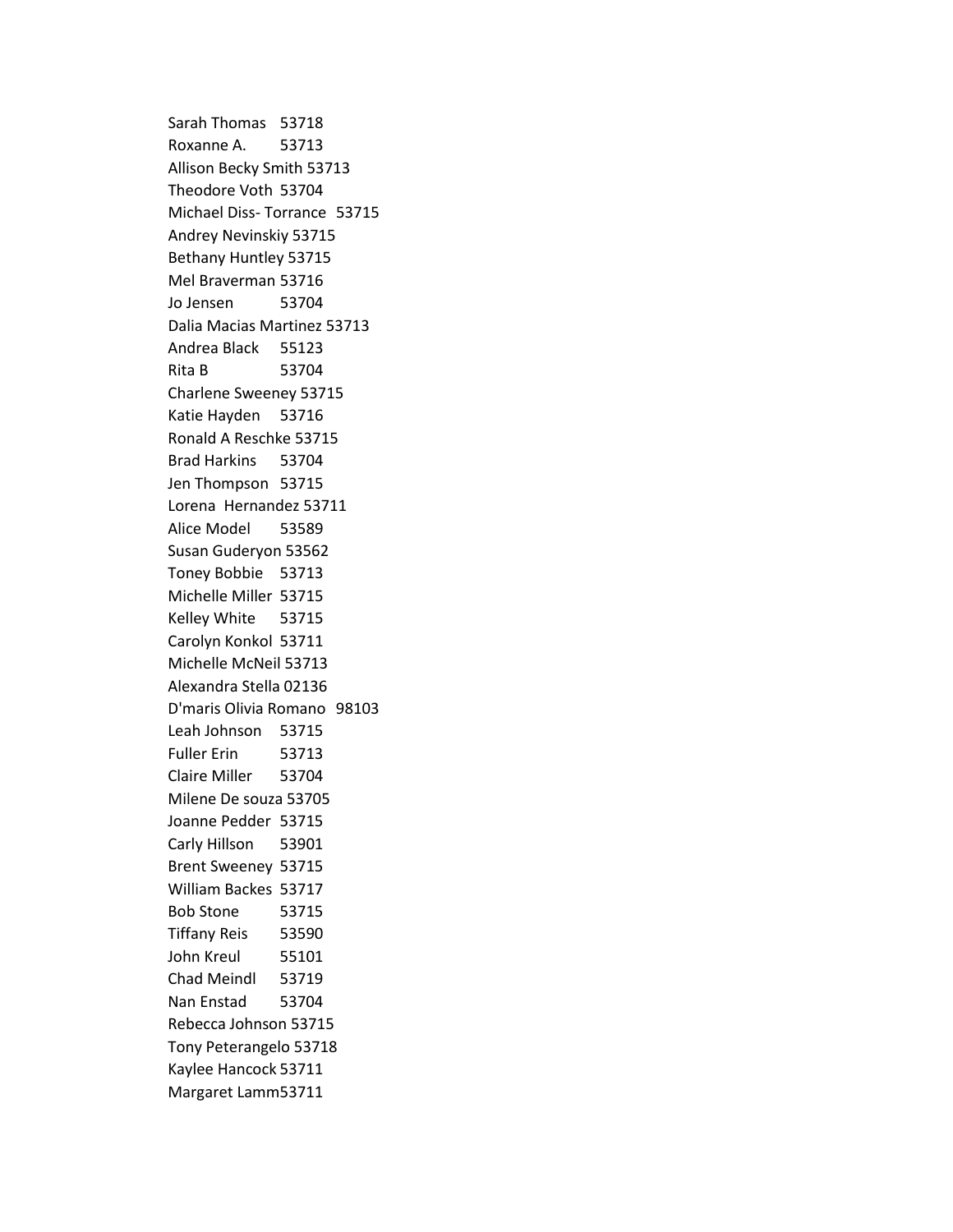Liz Nunez 53716 Amy Thorbah 53711 Zach Davis 53703 Kate Woodford 53711 Adam Chern 53704 Adrienne E 53715 Monika Blazs 53704 Connie Shaw 53704 Mark Oles 53713 Karin Silet 53715 Jim Murray 53705 Magdalena Murray 53705 Donna Vukelich-Selva 53711 Jerry McDonough 53590 Johnson Cheryl 53704 Franzine Gies 53094 Judy Kujoth 53713 Beverly Hills 53718 Maren Hill 53589 Debbie Gamble 53715 Martin Campbell 53703 Unami Olson 53704 Hannah Chandler 53704 Beth Ann Workmaster 53715 Riddle Carrie 53719 David Gegenhuber 53704 Trina Clemente 53704 Buege Paula 53703 Colleen Robinson 53713 Kim Hagerich 53704 Suzanne Stute 53713 bill lauer 53704 Cynthia P Rose 53704 Tim Wagner 53714 Kristin Mathews 53704 Robyn Pletzer 53588 Kathi Koppa 53705 Kaitlyn Wallin 53589 Todd Endres 53713 Terri White 53713 Barb Polich Endres 53713 Nicole Kleist 53713 Romano Tim 53704 Ashley Peeters 53704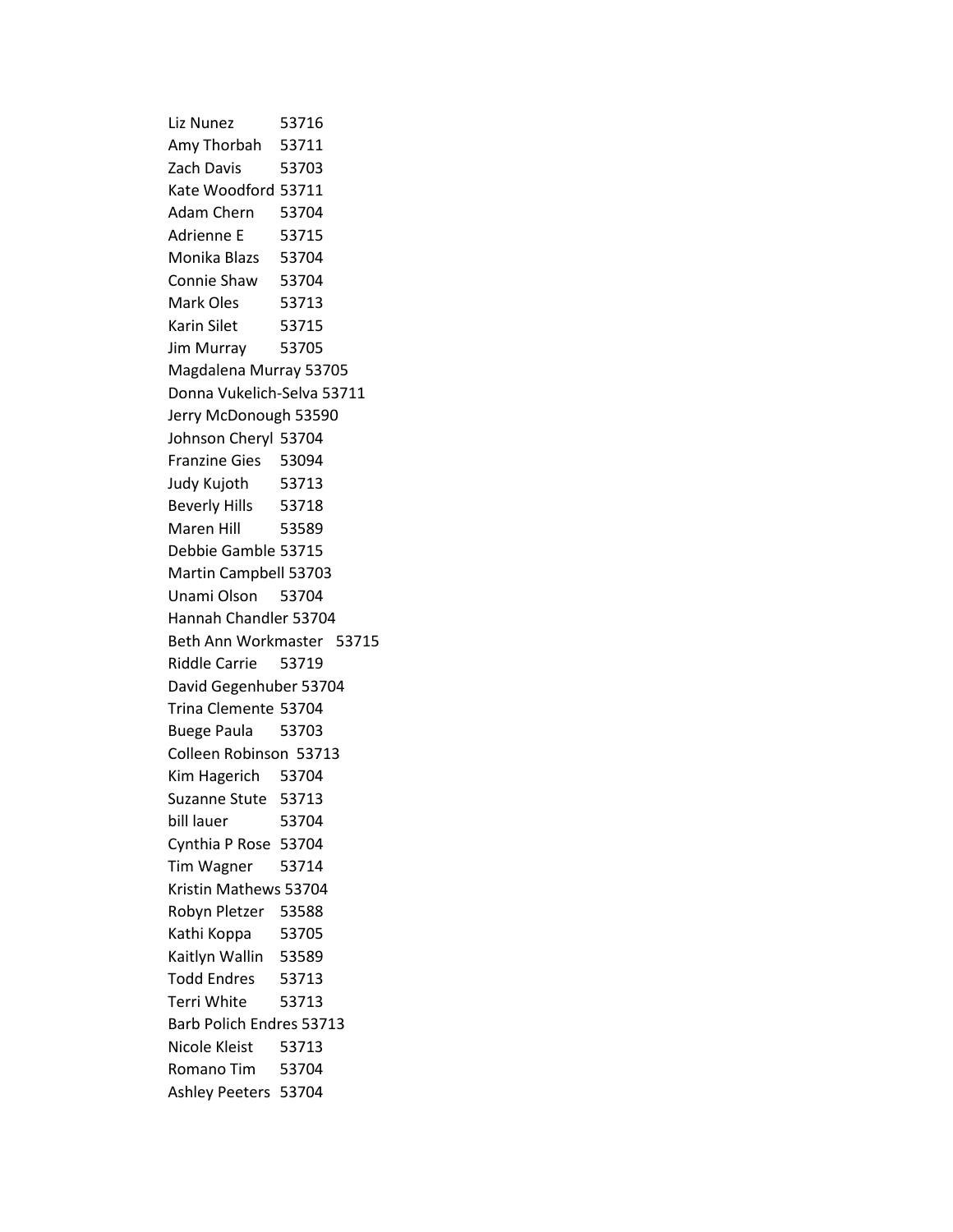Ian Pavelko 53704 JoAnn Fuchs 53920 Tom McInvaille 53703 Brian Hatfield 53713 Michelle Mouton 53726 Lauranne Bailey53715 Steven Davis 53715 Jonah Westrich 53703 Jen Tooley 53704 Cindy Hoppe 53716 Connie England 53590 Megan Dietrich 53716 karen miskimen53704 Marsha Kellesvig 53952 Landin Michael 53704 Karen Kedrowski 53711 Mariah Brugge 53705 Amber Welsh 53719 Alysia Mann Carey 53713 Jeff Richard 53575 Jeannie Roberts53705 Bettina Reinhart 53716 Brooklyn Endres 53532 Bran Kaye 53715 Jill Vingelen 53715 Radhika Bradley 53713 Dan Bradley 53713 Cynthia McCallum 53715 FRANK Emspak 53703 Barbara Parminter 53726 John Kinstler 53717 chris schlichenmaier 53717 Jean Blessing 53717 Claudia Bustillo 53715 Margaret Cooper 53715 John Beeman 53715 Kristi Romano 53704 Rita Meuer 53704 Susan Meister 57401 Timothy Blessing 53717 Lori Ushman 53704 Michelle Grochocinski 53715 Genie Ogden 53711 Roger Diggle 53704